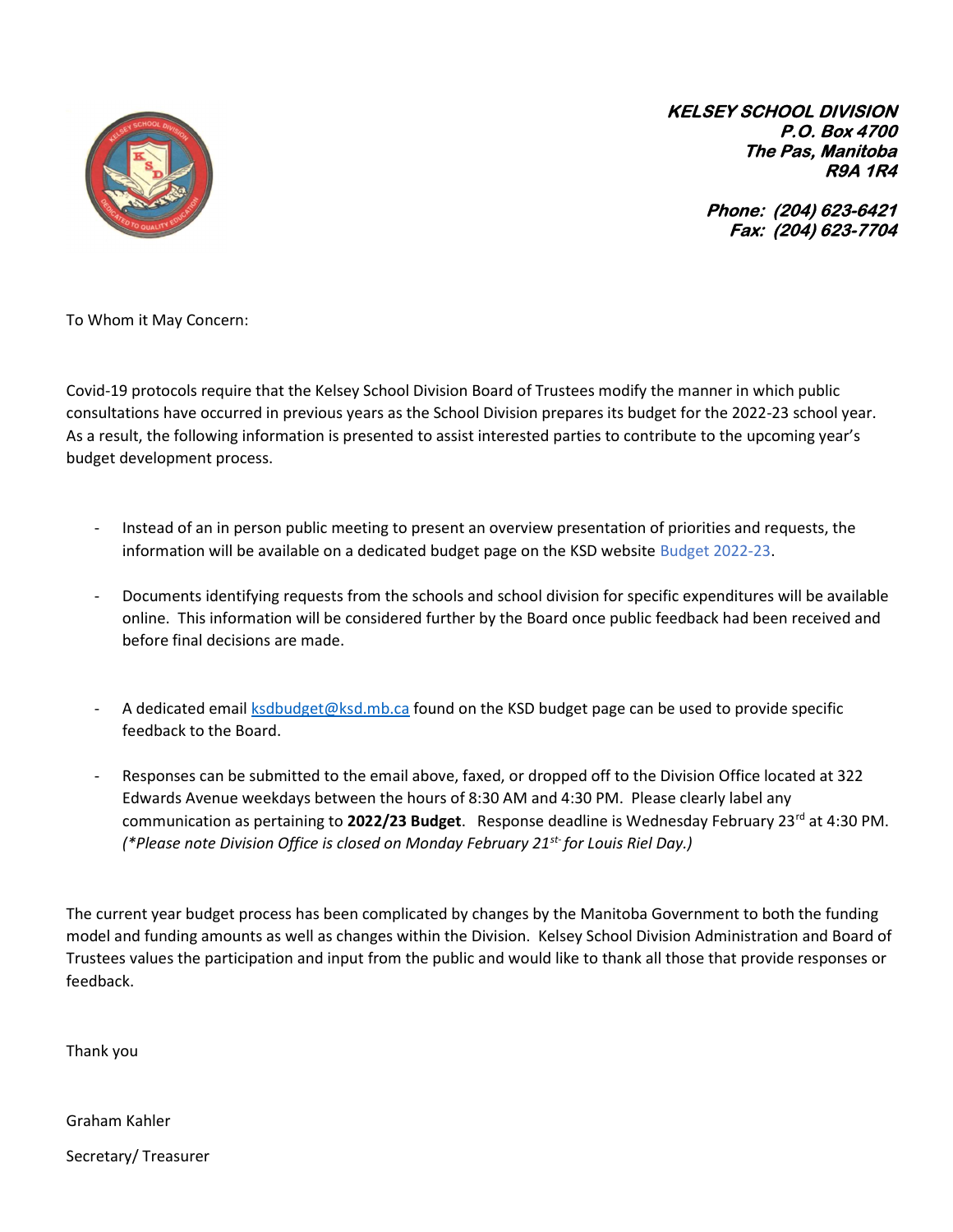## 2022-23 Budget Initial Commentary

Administration anticipates challenging deliberations in the preparation of the 2022/23 budget for Kelsey School Division. Provided below are some of the key considerations going into next year's budget planning:

- The School Division's Operating Fund reported a 2021/22 opening deficit of (\$762K). As the current year is still underway the final closing figure for 2021/22 has yet to be determined. The 2021/22 FRAME budget anticipates a surplus of \$10,151. Any accumulated deficit at the end of the current year would be expected to be substantially recovered in the 2022/23 fiscal year. An operating deficit has a negative effect on financial stability, future year budgeting and limits the School Division's flexibility.
- The Province has announced a one-time grant for 2021/22 of \$666K to address current year financial pressures related to incremental staffing cost increases. These amounts will have a net effect when applied to staffing increases.
- COVID has required significant changes to typical operating procedures and has resulted in additional costs to the Division. It is still undetermined the anticipated effect ongoing requirements will have on future budgets.
- Division revenues highlights for 2022/23:
	- $\circ$  The Division is projecting a decrease in Provincial Base funding of (\$283K). The majority of this decline is tied to decreasing student enrollment at the Division in September 2021. This number is used by the Province in calculating current year funding. Year over year enrollment comparison is included in Appendix D.
	- o The Province has announced a one-time grant of \$677k for 2022/23 to address cost pressures related to incremental increases to staffing costs.
	- $\circ$  The Tax Incentive Grant (TIG) from the Province will be maintained at the prior year level. (\$155K)
	- o The Province has provided instruction once again to freeze the special levy requirement for School Divisions at the 2020 level. An increase of 2% will be applied to the Property Tax Offset Grant (PTOG) provided by the province. (2022 - \$530K, 2023 - \$541K)
- Division expenditures highlights for 2022/23:
	- o Consumer Price Index reported an increase of 3.4% in 2021. https://www150.statcan.gc.ca/n1/dailyquotidien/220119/dq220119b-eng.htm. Increasing inflation has a negative effect on Division costs.
	- o Known and unknown market and inflationary increases to costs of fixed operations including:
		- **Fuel**
		- Electricity Manitoba Hydro (+3.8%)
		- $\blacksquare$  Insurance (+20%)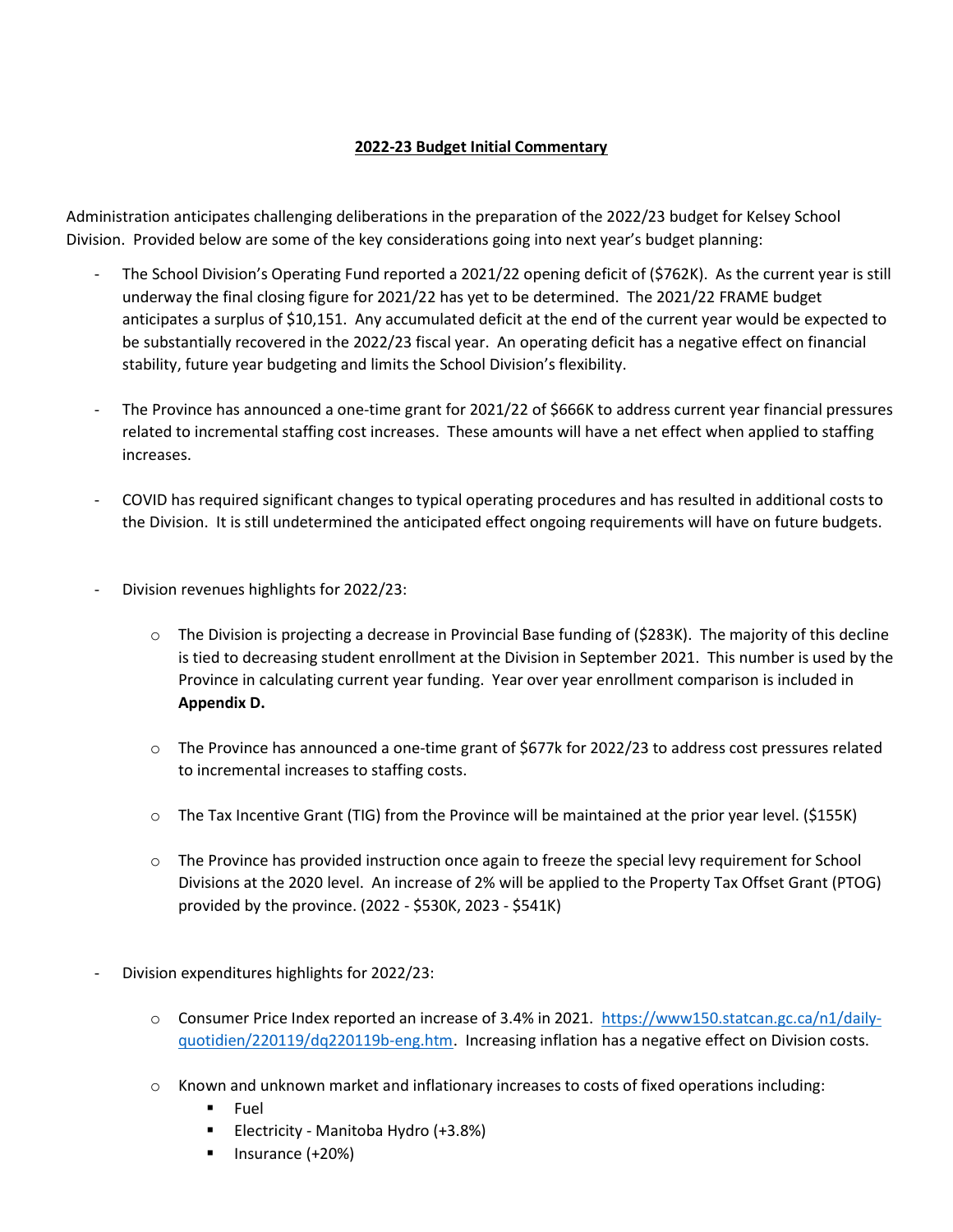- Water Town of the Pas
- **School supplies**
- **Textbooks**
- **Naintenance supplies**
- **Replacement vehicles**
- o Increases for retroactive payments and projected costs for staffing in relation to current settlements and outstanding collective bargaining agreements. Staffing and related costs have historically represented the majority of the Division Budget expenditure (2022 Budget 86%). Incremental increases have a significant effect on Division financial flexibility.
- o Staffing requests have been received for review and are shown in Appendix B
- o Regular upkeep of Division Buildings and Assets requires ongoing financial contribution. Current year requests for capital are projected in Appendix C.
- o Kelsey School Division Bus and Maintenance vehicle fleet has multiple vehicles approaching end of useful life. When this occurs, replacements are required not only to avoid costly rebuild or repair expenditures, but to maintain the safety of students and staff. (Appendix A)
	- **Current year requests include replacement of:** 
		- 1 School Bus
		- 1 Maintenance vehicle

The current year continues to unfold and information regarding revenues and expenses continues to be received and considered in preparation of the 2022/23 budget. Input from the public is important in helping to weight decisions and priorities.

GK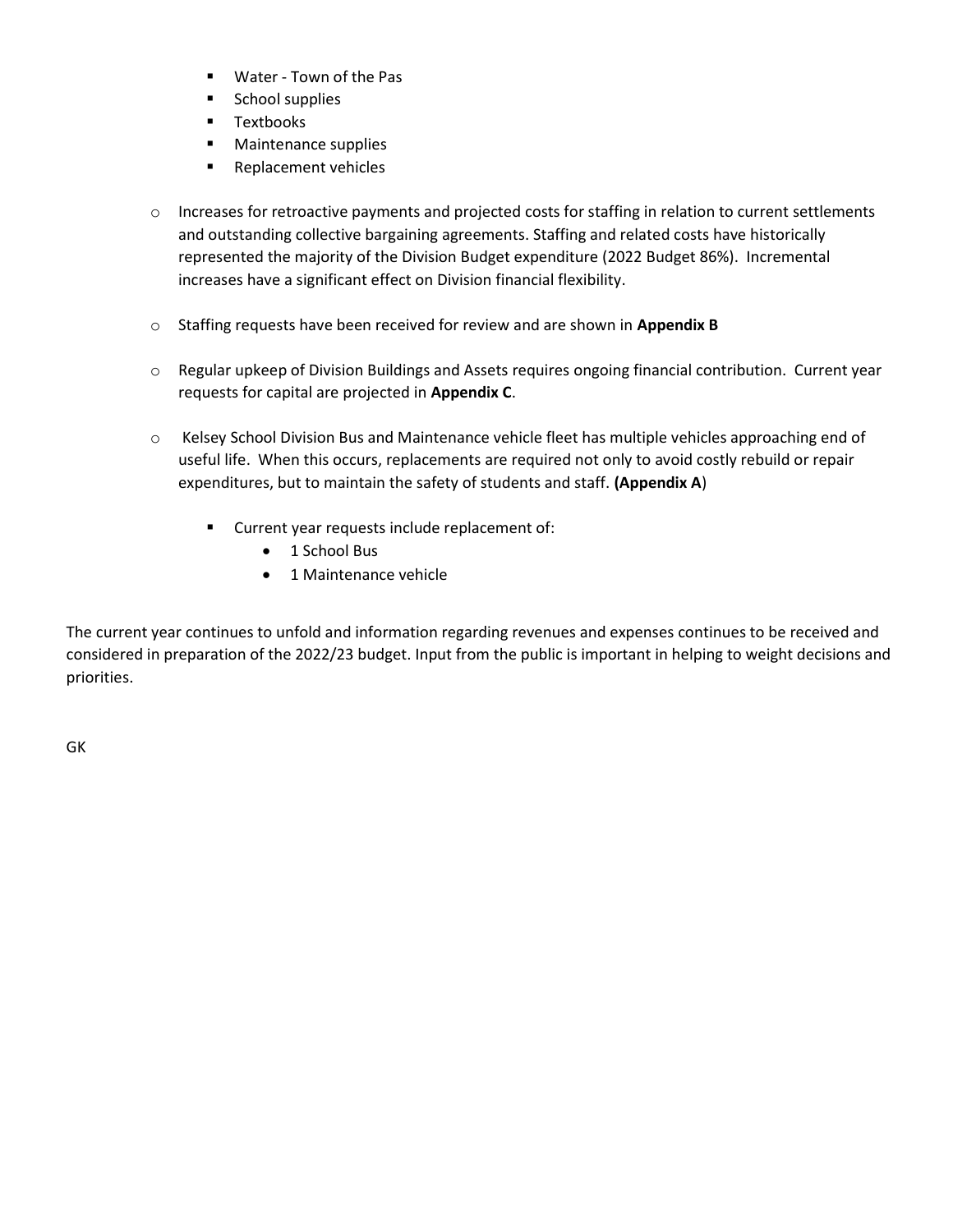## Appendix A:

| Unit#<br><b>BUS</b> |                                      | Machinery and Equipment - Replacement Schedule                           |                  |             |          |           |          |           |  |  |  |
|---------------------|--------------------------------------|--------------------------------------------------------------------------|------------------|-------------|----------|-----------|----------|-----------|--|--|--|
|                     |                                      | <b>Percent life</b><br><b>Percent life</b><br>Kilometers,<br>Engine hrs, |                  |             |          |           |          |           |  |  |  |
|                     |                                      | Purchase                                                                 |                  | Anticipated | start of | remaining | start of | remaining |  |  |  |
|                     | <b>Description</b>                   | date                                                                     | Age              | end of life | period   | (KM)      | period   | (HRS)     |  |  |  |
|                     | 45.01 2019 School Bus - 71 passenger | 04-Oct-18                                                                | 5                | 2032        | 110,254  | 68%       | 2,276    | 72%       |  |  |  |
|                     | 45.05 2020 School Bus - 71 passenger | 16-Aug-19                                                                | $\overline{4}$   | 2033        | 45,444   | 87%       | 1,000    | 88%       |  |  |  |
|                     | 45.04 2010 School Bus - 76 passenger | 18-Aug-09                                                                | 14               | 2023        | 278,934  | 20%       | 7,301    | 9%        |  |  |  |
|                     | 45.07 2015 School Bus - 71 passenger | 19-Aug-14                                                                | 9                | 2028        | 118,313  | 66%       | 3,839    | 52%       |  |  |  |
|                     | 45.08 2014 School Bus - 71 passenger | 17-Jun-15                                                                | 8                | 2029        | 112,166  | 68%       | 4,366    | 45%       |  |  |  |
|                     | 45.09 2018 School Bus - 71 passenger | 19-Oct-17                                                                | $\boldsymbol{6}$ | 2031        | 108,792  | 69%       | 2,728    | 66%       |  |  |  |
|                     | 45.11 2008 School Bus - 72 passenger | 24-Mar-07                                                                | 16               | 2021        | 297,970  | 15%       | 8,000    | 0%        |  |  |  |
|                     | 45.12 2008 School Bus - 72 passenger | 17-Feb-07                                                                | 16               | 2021        | 308,624  | 12%       | 8,476    | $-6%$     |  |  |  |
|                     | 45.16 2009 School Bus - 76 passenger | 13-Nov-08                                                                | 15               | 2022        | 360,468  | $-3%$     | 5,871    | 27%       |  |  |  |
|                     |                                      |                                                                          |                  |             |          |           |          |           |  |  |  |
|                     | AVG age of Bus Fleet                 |                                                                          | 10.33            |             |          |           |          |           |  |  |  |
|                     |                                      |                                                                          |                  |             |          |           |          |           |  |  |  |
| Other vehicles      |                                      |                                                                          |                  |             |          |           |          |           |  |  |  |
|                     | 13 2005 Astro Van                    | 02-Dec-08                                                                | 15               | 2022        | 192,816  | $-21%$    |          |           |  |  |  |
|                     | 20 2015 GMC Sierra                   | 12-Feb-18                                                                | 5 <sup>5</sup>   | 2032        | 50,220   | 69%       |          |           |  |  |  |
|                     | 22 2010 Ford Transit                 | 05-Apr-13                                                                | 10               | 2027        | 82,000   | 49%       |          |           |  |  |  |
|                     | 24 2003 Chev Silverado               | $01$ -Jan-03                                                             | 20               | 2017        | 124,000  | 23%       |          |           |  |  |  |
|                     | 25 2003 Dodge 2500 Quad Cab          | 28-Jul-06                                                                | 17               | 2020        | N/A      | N/A       |          |           |  |  |  |
|                     | 30 2012 Ford Transit                 | 10-Aug-15                                                                | $\bf 8$          | 2029        | 62,576   | 61%       |          |           |  |  |  |
|                     | 39 2011 Ford F250 XLT                | 20-Aug-19                                                                | $\overline{4}$   | 2033        | 125,328  | 22%       |          |           |  |  |  |
|                     | 41 2014 Ford Transit                 | 07-Sep-18                                                                | 5 <sup>5</sup>   | 2032        | 88,237   | 45%       |          |           |  |  |  |
|                     | 36 2014 Chevy                        | 31-May-21                                                                | $\overline{2}$   | 2035        | 43,636   | 73%       |          |           |  |  |  |
|                     | 36 1985 Canoe Trailer                | 15-Jun-17                                                                | $\sqrt{6}$       | 2056        |          |           |          |           |  |  |  |
|                     | 35 1998 Tandem Trailer               | $01$ -Jan-98                                                             | 25               | 2022        |          |           |          |           |  |  |  |
|                     | 40 2000 JD Mower 925                 | 30-May-00                                                                | 23               | 2022        |          |           | 1750     | N/A       |  |  |  |
|                     | 42 1999 Case Skid Steer              | 25-Nov-98                                                                | 25               | 2012        |          |           | 2547     | N/A       |  |  |  |
|                     |                                      |                                                                          |                  |             |          |           |          |           |  |  |  |
|                     |                                      |                                                                          |                  |             |          |           |          |           |  |  |  |
|                     | <b>Estimated Replacement Costs</b>   | 2022/23                                                                  | 2023/24          | 2024/25     | 2025/26  | 2026/27   | 2027/28  | 2028/29   |  |  |  |
|                     | 45.11 2008 School Bus - 72 passenger |                                                                          | 165,000          | 165,000     |          |           |          |           |  |  |  |
|                     | 45.12 2008 School Bus - 72 passenger | 165,000                                                                  |                  |             |          |           |          |           |  |  |  |
|                     | 45.16 2009 School Bus - 76 passenger |                                                                          |                  |             |          |           |          |           |  |  |  |
|                     | 45.04 2010 School Bus - 76 passenger |                                                                          |                  |             |          | 165,000   |          |           |  |  |  |
|                     | 13 2005 Astro Van                    | 40,000                                                                   |                  |             |          |           |          |           |  |  |  |
|                     | 24 2003 Chev Silverado               |                                                                          |                  | 50,000      |          |           |          |           |  |  |  |
|                     | 22 2010 Ford Transit                 |                                                                          |                  |             |          | 40,000    |          |           |  |  |  |
|                     | 30 2012 Ford Transit                 |                                                                          |                  |             |          |           |          |           |  |  |  |
|                     | 42 1999 Case Skid Steer              |                                                                          |                  |             |          |           | 80,000   |           |  |  |  |
|                     | 40 2000 JD Mower 925                 |                                                                          |                  |             |          |           |          | 40,000    |  |  |  |
|                     |                                      |                                                                          |                  |             |          |           |          |           |  |  |  |
|                     |                                      |                                                                          |                  |             |          |           |          |           |  |  |  |
| Annual              |                                      | 205,000                                                                  | 165,000          | 215,000     | $\sim$   | 205,000   | 80,000   | 40,000    |  |  |  |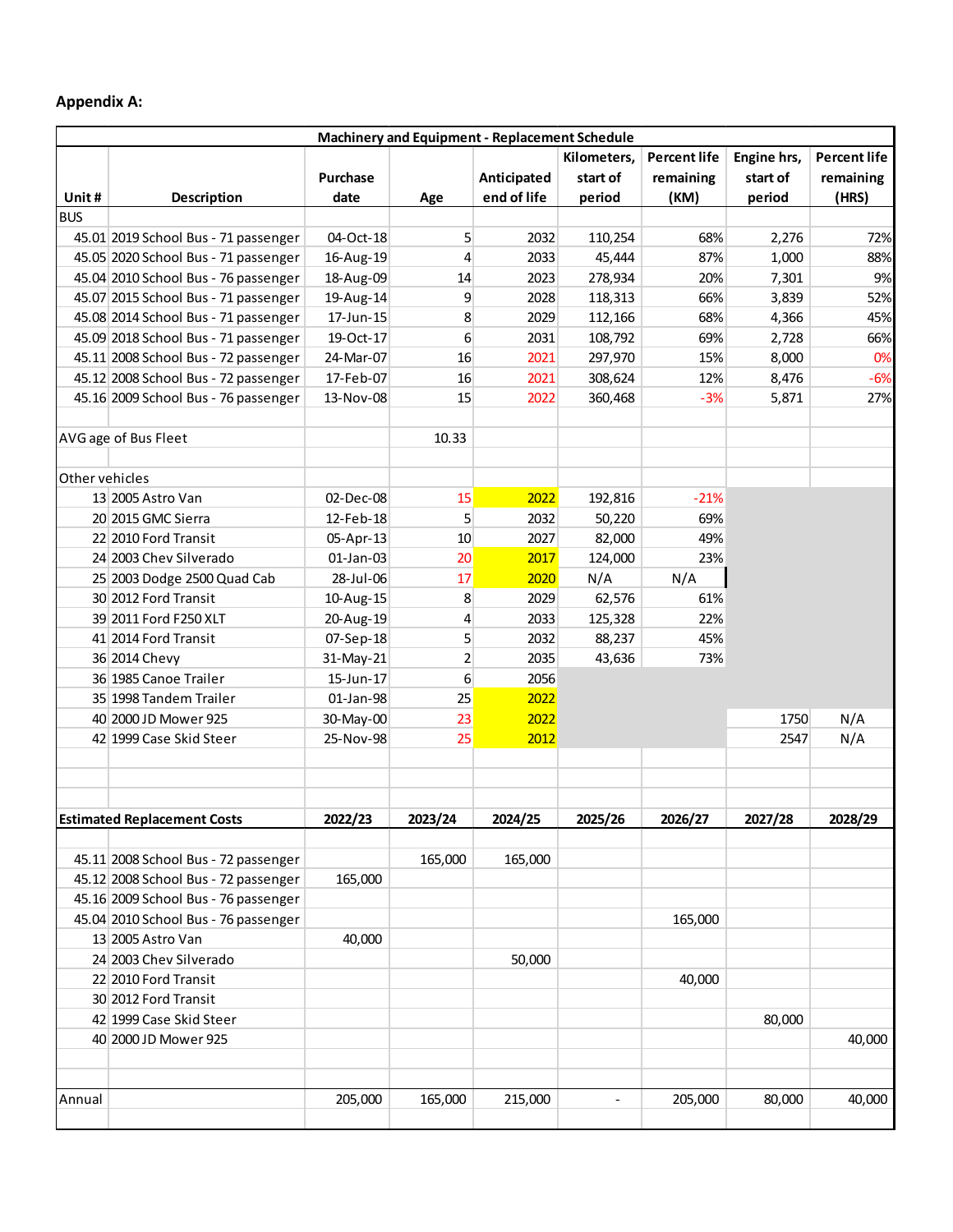## Appendix B:

|                                                                       |                                | <b>Staffing</b>                        |                              |                  |                 |
|-----------------------------------------------------------------------|--------------------------------|----------------------------------------|------------------------------|------------------|-----------------|
| <b>FACILITY</b>                                                       | <b>BUDGET</b>                  | <b>BUDGET</b>                          | <b>BUDGET</b>                |                  | <b>BUDGET</b>   |
|                                                                       | 2019/20                        | 2020/21                                | 2021/22                      | Requests *       | 2022/23         |
| <b>Professional Staff</b>                                             |                                |                                        | <b>FTE</b>                   | <b>FTE</b>       | <b>FTE</b>      |
| Margaret Barbour Collegiate                                           | 28.00                          | 28.00                                  | 28.00                        | 1.00             | 29.00           |
| Ecole Opasquia School                                                 | 28.50                          | 25.50                                  | 24.50                        | 0.50             | 25.00           |
| Ecole Scott Bateman Middle School                                     | 29.50                          | 29.50                                  | 28.50                        |                  | 28.50           |
| <b>Kelsey Community School</b>                                        | 28.50<br>5.75                  | 27.00<br>6.75                          | 26.00<br>6.50                | 0.50<br>1.00     | 26.50<br>7.50   |
| Mary Duncan School<br>Administration/Clinicians                       | 4.00                           | 4.00                                   | 4.00                         |                  | 4.00            |
| <b>TOTALS</b>                                                         | 124.25                         | 120.75                                 | 117.50                       | 3.00             | 120.50          |
|                                                                       |                                |                                        |                              |                  |                 |
| Total Current Staff Expenditures<br>COLA and other annual adjustments | $\frac{1}{2}$ 12,800,000.00 \$ | 13,832,523.00                          | \$13,832,523.00              | \$<br>742,253.18 |                 |
| 1 FTE Resource Teacher                                                |                                |                                        |                              | \$<br>100,500.00 |                 |
| 1 FTE Teacher                                                         |                                |                                        |                              | \$<br>100,500.00 |                 |
| Projected professional staffing cost                                  |                                |                                        |                              |                  | \$14,775,776.18 |
|                                                                       |                                |                                        |                              |                  |                 |
| Support/Other Salaries<br>COLA and other annual adjustments           | 5,198,000.00 $\vert$ \$<br>\$  |                                        | 5,198,000.00 \$ 5,302,373.00 | \$<br>284,525.34 |                 |
| 1 FTE Hairstyling teacher                                             |                                |                                        |                              | \$<br>40,000.00  |                 |
| 1 FTE Culinary Arts Instructor                                        |                                |                                        |                              | \$<br>40,000.00  |                 |
| 1 FTE Secretary                                                       |                                |                                        |                              | \$<br>40,000.00  |                 |
| 4 FTE EA                                                              |                                |                                        |                              | \$<br>160,000.00 |                 |
| Total other staff budget                                              |                                |                                        |                              |                  | \$5,866,898.34  |
| <b>TOTAL STAFFING BUDGET</b>                                          | \$<br>17,998,000.00 \$         | 19,030,523.00                          | \$19,134,896.00              | 51,507,778.52    | \$20,642,674.52 |
|                                                                       |                                |                                        |                              |                  |                 |
| Custodians                                                            | 15.50                          | 14.56                                  | 14.56                        |                  | 14.56           |
| Maintenance                                                           | 5.94                           | 4.00                                   | 4.00                         |                  | 4.00            |
| Hair Styling Instructor (MD)<br>Director of Mtce and Trans            | 1.00                           | 1.00                                   | 0.50<br>1.00                 |                  | 0.50<br>1.00    |
| Mechanic                                                              | 1.00                           | 1.00                                   | 1.00                         |                  | 1.00            |
| Librarians                                                            | 4.00                           | 4.00                                   | 4.00                         |                  | 4.00            |
| Attendance                                                            |                                |                                        | $\sim$                       |                  | $\sim$          |
| <b>Bus Drivers</b>                                                    | 8.00                           | 8.00                                   | 8.00                         |                  | 8.00            |
| Secretary Treasurer                                                   | 1.00                           | 1.00                                   | 1.00                         |                  | 1.00            |
| <b>Education Assistants</b>                                           | 49.00                          | 50.00                                  | 47.00                        | 4.00             | 51.00           |
| Secretarial and Board Staff                                           | 16.15                          | 17.15                                  | 17.15                        | 1.00             | 18.15           |
| Computer Systems Analyst                                              | 1.00                           | 1.00                                   | 1.00                         |                  | 1.00            |
| Computer Assistant                                                    | 1.00<br>7.00                   | $\sim$<br>7.00                         | 1.00<br>7.00                 | 2.00             | 1.00<br>5.00    |
| Trustees<br>Total                                                     | 110.59                         | 108.71                                 | 107.21                       | 3.00             | 110.21          |
|                                                                       |                                |                                        |                              |                  |                 |
|                                                                       |                                |                                        |                              |                  |                 |
| *Staff requests                                                       | <b>SBMS</b>                    | <b>Education Assistants</b><br>$1.0\,$ | Professional                 | Secretary        |                 |
|                                                                       | EOS                            | $\sim$                                 |                              |                  |                 |
|                                                                       | MBCI                           |                                        | $1.0\,$                      | $1.0\,$          |                 |
|                                                                       | Kelsey                         | $1.0\,$                                | 0.5                          |                  |                 |
|                                                                       | MD                             | $2.0\,$                                | $1.0\,$                      |                  |                 |
|                                                                       | Total                          | 4.0                                    | 2.5                          | $1.0\,$          |                 |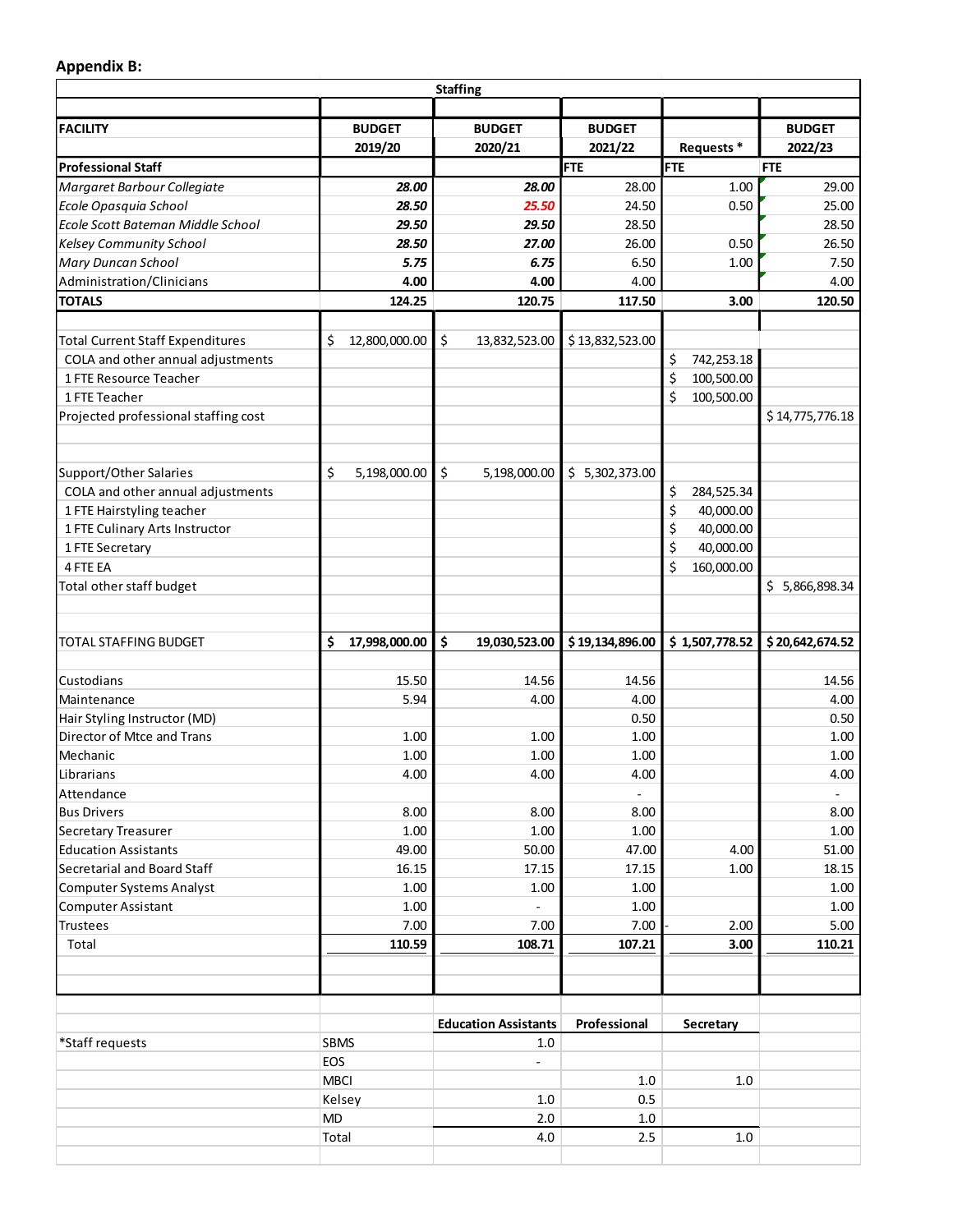| <b>Capital Proposals</b>                        |                                                              |           |  |  |  |  |  |
|-------------------------------------------------|--------------------------------------------------------------|-----------|--|--|--|--|--|
| School / Location                               | <b>Project Description</b>                                   | Est. cost |  |  |  |  |  |
| <b>Division Office</b>                          | Replacement door glass                                       | 1,000     |  |  |  |  |  |
| <b>Kelsey Community School</b>                  | Replace heating coils on main units x2                       | 63,920    |  |  |  |  |  |
| <b>Kelsey Community School</b>                  | Replace Ashphalt in Playground                               | 50,000    |  |  |  |  |  |
| <b>Kelsey Community School</b>                  |                                                              |           |  |  |  |  |  |
|                                                 | Repair and insulate Stewart Ave grade one wing               |           |  |  |  |  |  |
| <b>Kelsey Community School</b>                  | Card lock system for doors                                   | 15,000    |  |  |  |  |  |
| <b>Kelsey Community School</b>                  | New intercom system                                          | 25,000    |  |  |  |  |  |
| Margaret Barbour Collegiate                     | Replace heating coils on main units x1                       | 40,935    |  |  |  |  |  |
| Margaret Barbour Collegiate                     | New intercom system                                          | 29,000    |  |  |  |  |  |
| Margaret Barbour Collegiate                     | Replace doors to main lobby to the gym                       | 10,000    |  |  |  |  |  |
| Margaret Barbour Collegiate                     | <b>Upgrade Stage Lighting</b>                                | 19,000    |  |  |  |  |  |
| Margaret Barbour Collegiate                     | Replace stalls in mens staff and boys washroom upstairs MBCI | 5,000     |  |  |  |  |  |
| <b>Ecole Opasquia School</b>                    | Card lock system for doors                                   | 17,000    |  |  |  |  |  |
| <b>Ecole Opasquia School</b>                    | Outdoor classroom canopy                                     | 11,000    |  |  |  |  |  |
| <b>Ecole Opasquia School</b>                    | Upgrade internet system                                      | 12,000    |  |  |  |  |  |
| <b>Ecole Opasquia School</b>                    | Opasquia Bathroom Upgrades Grils washroom upstairs           | 17,000    |  |  |  |  |  |
| <b>Ecole Opasquia School</b>                    | Gym noise reduction baffles                                  |           |  |  |  |  |  |
| <b>Ecole Opasquia School</b>                    | <b>Additional cameras</b>                                    | 1,500     |  |  |  |  |  |
| <b>Ecole Opasquia School</b>                    | Replace heating coils on main units x4                       | 81,635    |  |  |  |  |  |
| <b>Ecole Opasquia School</b>                    | New intercom system                                          | 25,000    |  |  |  |  |  |
| Ecole Scott Bateman Middle                      | Locker replacement                                           | 15,000    |  |  |  |  |  |
| Ecole Scott Bateman Middle                      | Playground-upgrade landscaping and new benches               | 50,000    |  |  |  |  |  |
| Ecole Scott Bateman Middle                      | Card lock system for doors                                   | 20,000    |  |  |  |  |  |
| Ecole Scott Bateman Middle                      | New intercom system                                          | 27,000    |  |  |  |  |  |
| Transportation                                  | <b>New Bus</b>                                               | 165,000   |  |  |  |  |  |
| Transportation                                  | New /used Mail Van                                           | 25,000    |  |  |  |  |  |
| <b>Total requests</b>                           |                                                              | 725,990   |  |  |  |  |  |
| Machinery reserve allocation                    |                                                              | 75,000    |  |  |  |  |  |
| Pending grants                                  |                                                              | - 344,490 |  |  |  |  |  |
| Requirement for financing all listed activities |                                                              | 306,500   |  |  |  |  |  |